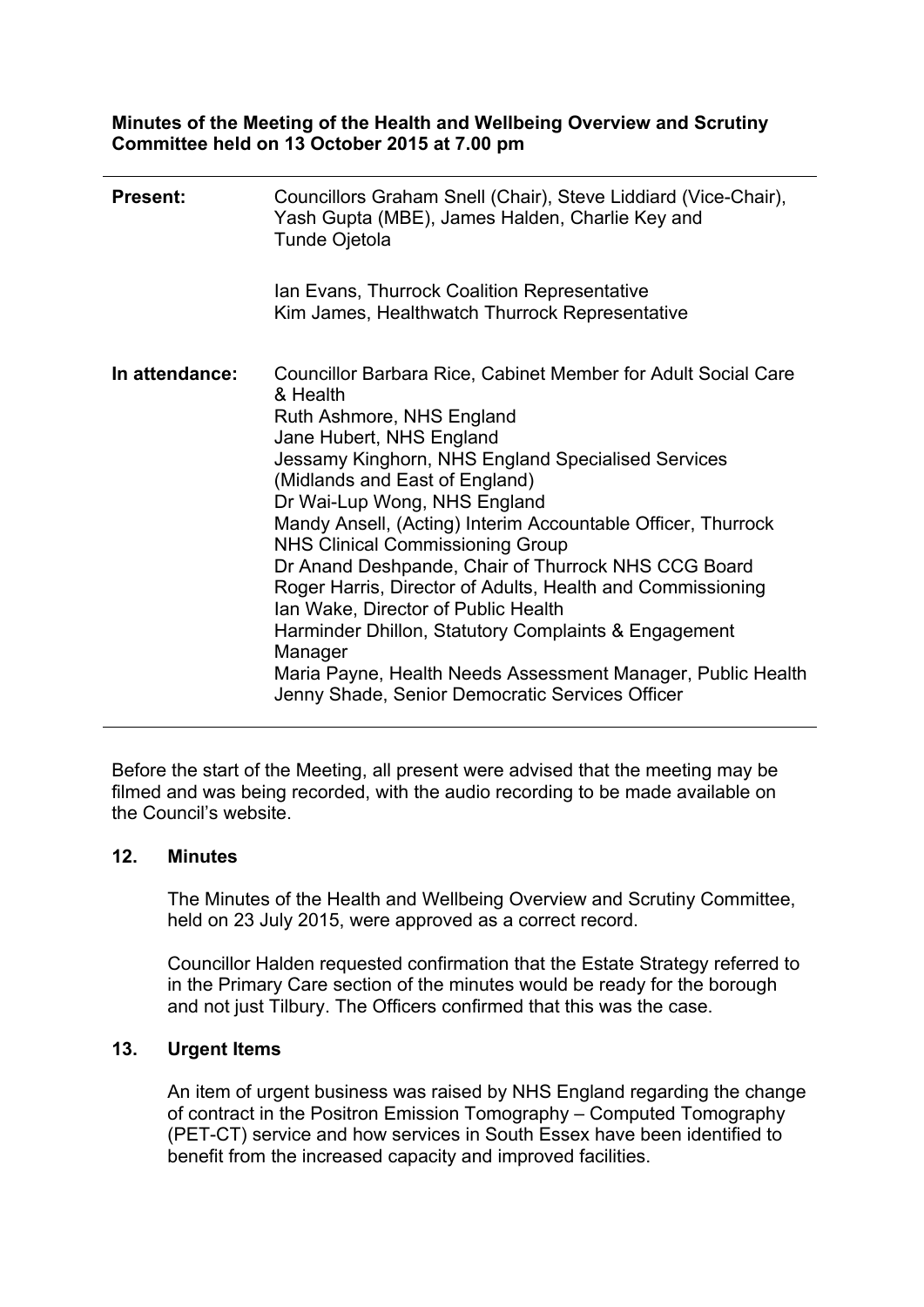The Chair introduced Dr Wong, Ruth Ashmore, Jane Hubert and Jess Kinghorn from NHS England and thanked them for attending the committee.

#### *At 7.27 pm Councillor Gupta arrived at the meeting.*

Ruth Ashmore and Jane Hubert from NHS England explained the procurement and recommendations resulting from an exercise undertaken by NHS England in February 2015 where a new provider was awarded a 10 year national contract for the provision of a PET-CT scanning. As part of the contract the PET-CT services in South Essex had been identified to benefit from the increased investment to install new scanners and improve the current infrastructure and increase the access to the services available.

There were two options that emerged from this consultation; one is to site the unit at Basildon and Thurrock University Hospitals or site the unit at Southend University Hospitals NHS Foundation Trust (SUH).

Currently a unit is sited at Basildon and Thurrock University Hospital as a mobile unit operating for two days a week. The recommendation is that this unit be moved to Southend University Hospital as a fixed facility which will function five days per week.

Dr Wong, Consultant Radiologist, gave a background to his career. Dr Wong main point was to ensure that service is excellent for the residents of South Essex. Over the next five years there will be an increased use of PET-CT service and stated that siting of the PET-CT scanner should be at Southend so that it can work alongside the radiotherapy services.

Mandy Ansell from CCG was only aware of this item having recently read an article about the proposed change and invited Dr Deshpande and Dr Raja to comment on the report.

Dr Deshpande stated that journey times and the logistics of cancer patients attending appointments should be the most important element of this consultation but the report does not cover this. Patients should not be expected to travel to different hospitals for services which were already in place and working well.

The Chair asked Dr Raja, a GP from a doctor's surgery in Horndon on the Hill to speak. Dr Raja commented that only 20% of patients live in Southend on Sea and the remaining 80% live in different locations and that some areas such as Harlow were not even part of the consultation process. Dr Raja went on to explain that the current service had been functioning for eight years and was a fantastic service there were no logical reasons to move the service to Southend. At the moment the greatest use of this scanner is for lung cancer patients. All images were already being scanned and sent to Southend with no problem, scans can be sent anywhere in the world and do not need to be in the same building as the radiotherapy services.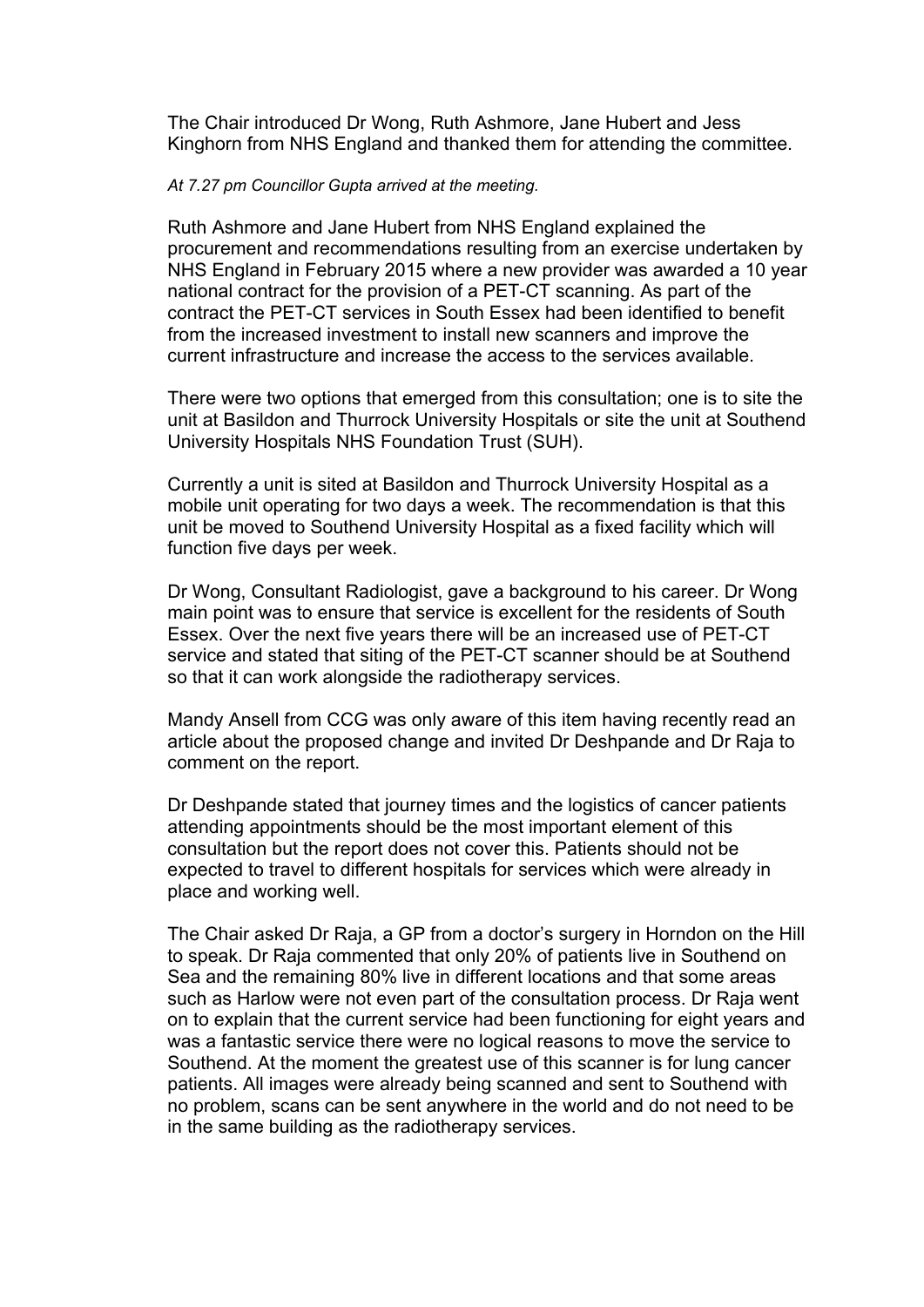Ian Wake concurred with the comments made by Dr Deshpande and Dr Raja and stated that he had concerns on the accuracy of some of the facts within the paper. Ian referred the members to the population access and patient experience section of the report and stated that patient breakdown and that the explanation of the equal number of patients were not accurate and that logistics of the service should be a major consideration.

Ian Wake also commented that the biggest issue with Thurrock patients is the fragmentation of pathways across different hospital sites. Appointments not being held at the same hospital were causing the system to break down.

Kim James from HealthWatch commented than unless CCG had notified HealthWatch they would not have been aware of this item. Kim James also commented that on the engagement of patients and patient's groups within the recommendation 30 day period of consultation would not be feasible in this short time and that only one group from Thurrock had been contacted and that the voice of all should be heard.

Councillor Ojetola commented with the interest of both sides of the experts in the room his main concern was on behalf of residents of Thurrock. Councillor Ojetola's concern was that this was the first time he had heard about the report and had concerns with the consultation plan.

Councillor Halden had concerns that if Dr Deshpande, Mandy Ansell and Ian Wake had no confidence in the report and that the proposed change in service would not improve cancer patient pathways he would support the Chair's recommendation to refuse.

Councillor Key echoed Councillor Ojetola and Councillor Halden's comments and agreed that cancer patients need as little stress as possible when attending hospital appointments and pathways were dictated by hospitals, therefore having to go to two different hospitals for separate services would not work.

The Chair invited a member of the audience to speak. Dr Qaiser Malik, Lead Clinician and Consultant Radiologist at Basildon were asked to join the table and gave a background to his career. Dr Malik confirmed that the PET-CT scanner had been at Basildon Hospital for eight years operating twice a week. Recently this has increased to three to four days per week.

Dr Malik stated that a static building to house the PET-CT could be available within three months with its own entrance into the main department building. Consideration of patients should be a first priority and limit travel times between appointments and it made sense to leave the service in Basildon.

Councillor Key thanked Dr Malik and asked for clarification on how long do patients currently have to wait for a PET-CT and was the service meeting the demand. Dr Malik stated that the waiting time for a PET-CT scan at Basildon was two weeks and demand was being met. Councillor Key then asked why we were proposing this change when we were already meeting demands.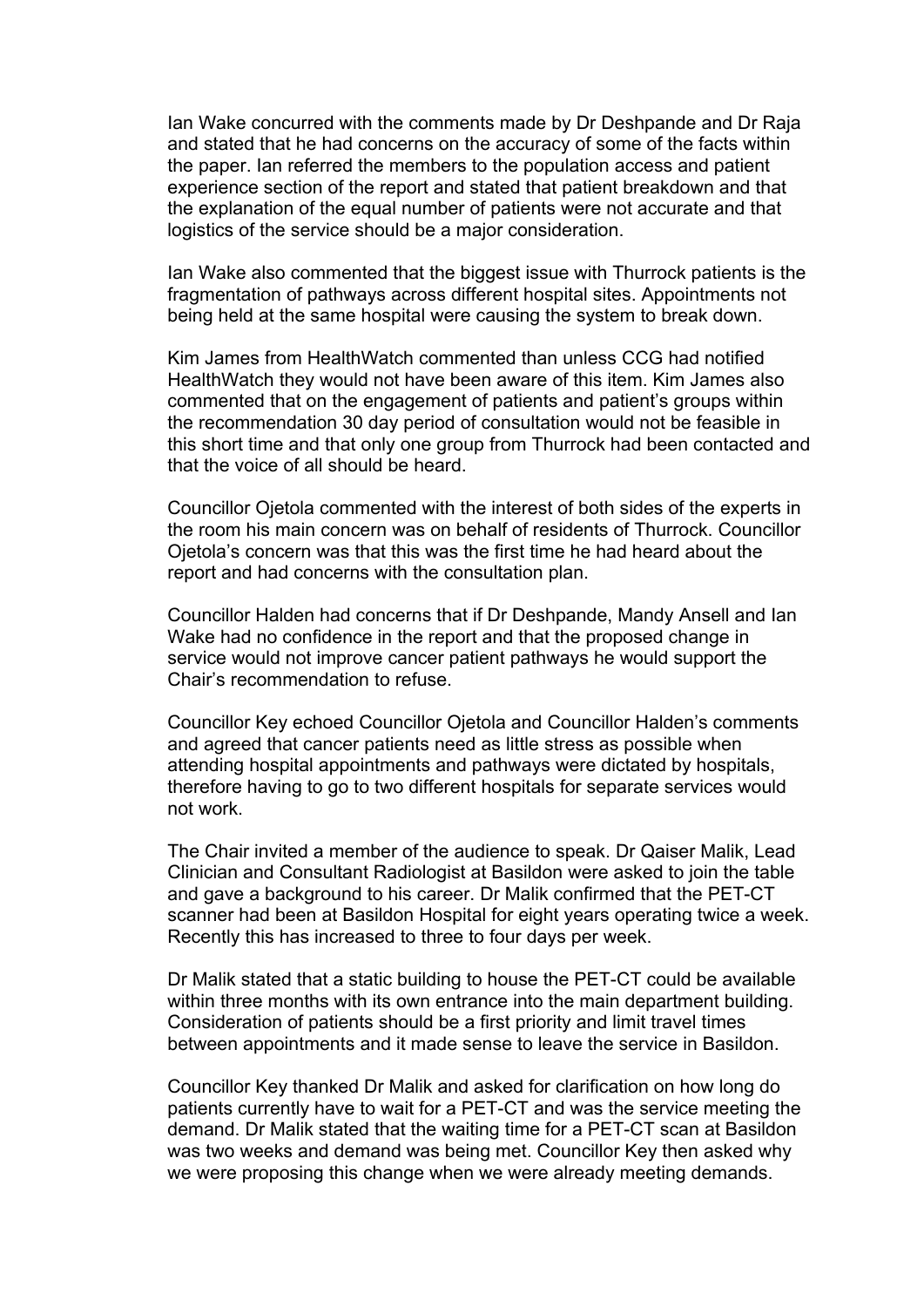Councillor Barbara Rice made an observation that it was disrespectful of NHS England to submit such late papers to members of HOSC and then expect members to make such a decision on the recommendation was unfair to Thurrock.

Ruth Ashmore thanked the committee for the comments made and apologised for the lateness of the report. Ruth explained that the first step was to explain to the committee the timings and secondly to engage with the community and then report back to Thurrock HOSC to brief Members.

The Chair concluded that the report was a recommendation to move the PET-CT scan to Southend and that NHS England have attended the Thurrock HOSC to seek approval. It is the decision of the Thurrock HOSC not to accept this proposal and recommend that this is refused. The reasons for this being refused is due to the short notice of the report, the statistics in the report being incorrect and not substantial enough with no evidence of there being any improved service to Thurrock Residents by moving the PET-CT service from Basildon to Southend.

It was agreed as a cross-party decision of members to refuse this recommendation.

The Chair thanked Dr Wong, Ruth Ashmore, Jane Hubert and Jess Kinghorn for attending.

## **RESOLVED:**

## **1. That the recommendation to move the location of the PET-CT Service from Basildon to Southend be refused.**

Mandy Ansell, Dr Deshpande, Dr Wong, Ruth Ashmore, Jane Hubert and Jess Kinghorn left the committee at 20.05.

#### **14. Declarations of Interests**

There were no declarations of interest.

#### **15. Items Raised by HealthWatch**

Kim James, the HealthWatch co-opted member, provided the committee with an update on Coach House, a health funded nursing home in Thurrock where the providers, Family Mosaic, have served notice to the CCG.

Discussions between Family Mosaic and CCG were still on going after a meeting was undertaken between CCG, Family Mosaic, Councillor Kent and Councillor Barbara Rice and chaired by Roger Harris, Director of Adults, Health and Commissioning.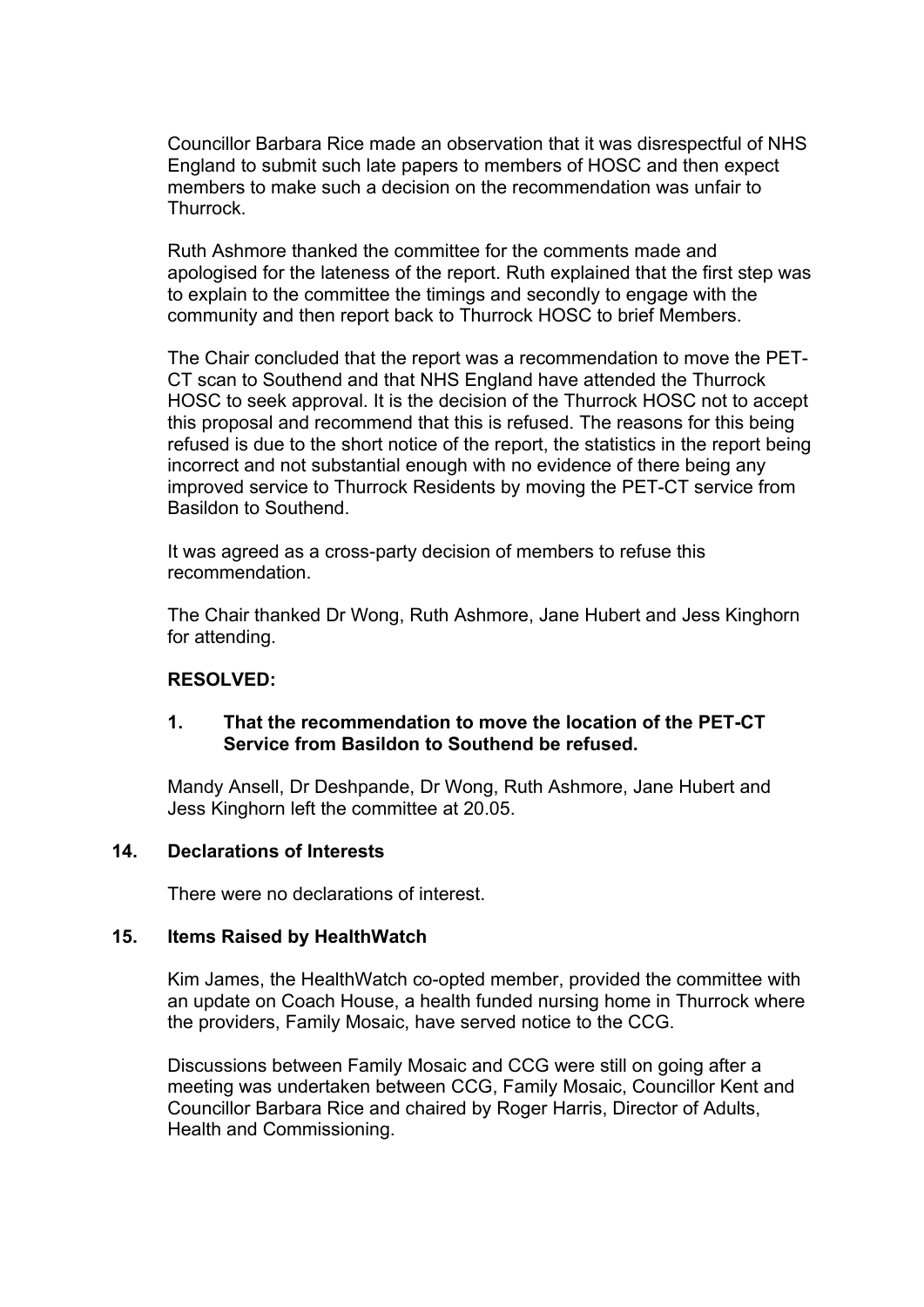A decision made at this meeting was that Family Mosaic will try and source another possible new provider and look at any change of monies requested. The assessments undertaken have identified three residents who could not be found alternative, suitable placements locally and so would need to be placed some way outside of the borough ie. Nottinghamshire for one of the residents.

The next meeting has been scheduled for 28 October 2015 where discussions will continue.

Councillor Gupta thanked HealthWatch for all their hard work in relation to Coach House.

## **RESOLVED:**

#### **1. That an update on Coach House be included on the work programme for December 2015.**

Councillor Halden left the committee at 20.10.

## **16. 2014/15 Annual Complaints and Representations Report**

Roger Harris, Director of Adults, introduced Harminder Dhillon, Statutory Complaints and Engagement Manager for Thurrock as the Officer presenting this report to Members.

The Officer introduced the report which provided the members with an update on the operation of the Adult Social Care Complaints Procedure. The report covered the period 1 April 2014 to 31 March 2015. The Officer stated that it was a statutory requirement to produce an annual complaints report on adult social care complaints.

The adult social care complaints procedure is operated in accordance with the Local Authority Social Services and National Health Service Complaints (England) Regulations 2009.

The Chair thanked the Officer and stated the report was good and very thorough. The Chair asked that if domiciliary care was the main reason for the complaints. The Officer stated that this was not the case but stated there were changes within domiciliary care, especially the costs and the recruitment of carers.

Councillor Ojetola thanked the Officer for the good quality of the report but was concerned that the Complaint Outcome figures and the Ombudsman Enquiry given at the Standards and Audit Committee were different to those in the report presented tonight.

Roger Harris explained that it was probably an element of timing as to when the reports were prepared. The Officer works closely with the Corporate Complaints team and will coordinate with them and prepare an up to date Complaint Outcomes figures.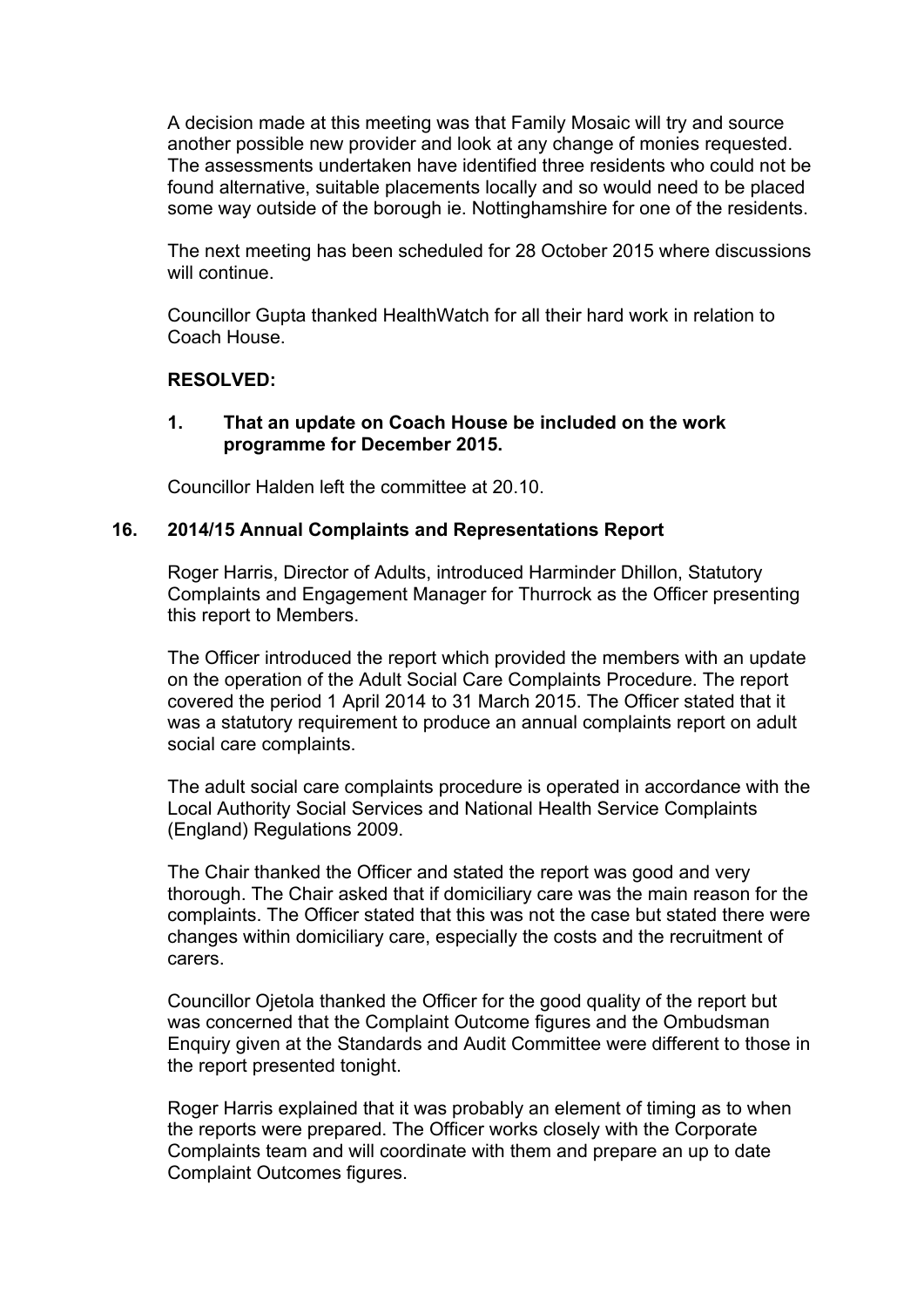Councillor Ojetola asked why there was a push for 20 days. The Officer confirmed that the target had been set at 20 working days to resolve a complaint, to ensure that each complaint was looked at thoroughly and not rushed. Although complaints may not always be resolved within that time, it was normal for complaints to be dealt within 10 working days.

The Chair agreed that all statistics should be uniform to ensure better reading and understanding by the public and councillors. There should be a cut off time to ensure consistency for all data reports.

Councillor Gupta stated that it was encouraging to see the number of compliments. Councillor Gupta asked the Officer who makes the decision that the complaint is a complaint and not a concern. The Officer confirmed that there is no separate procedure for complaints or concerns. Concerns were resolved on the spot, if it cannot it will be classed as a complaint.

Roger Harris was asked about "Looking Forward" and confirmed that it was very hard to predict but an area of most concern was domiciliary care.

Harminder Dhillon stated that all providers have their own complaints procedure and they cannot force people to complain.

#### **RESOLVED:**

- **1. That the contents of the report to consider and comment on the annual complaints report for 2014/15 were noted.**
- **2. That the number of compliments received is noted.**
- **3. That the most up to date Complaint Outcomes figures will be issued to all members.**

Harminder Dhillon left the committee at 20.30.

#### **17. Consultation on proposed changes to the way Social Care is provided in Thurrock**

The Director of Adults, Health and Commissioning presented the report that provided further details on the proposed changes to the way social care is provided in Thurrock. The report outlined the arrangements for consulting on the proposals through a range of channels.

The council launched a consultation on these proposals to make savings in the Adult Social Care budget for the next financial year. The consultation went live on the consultation portal on Monday 14 September asking for the views of local people and service users about the proposals. With two months left on the consultation process, there have already been 109 comments received.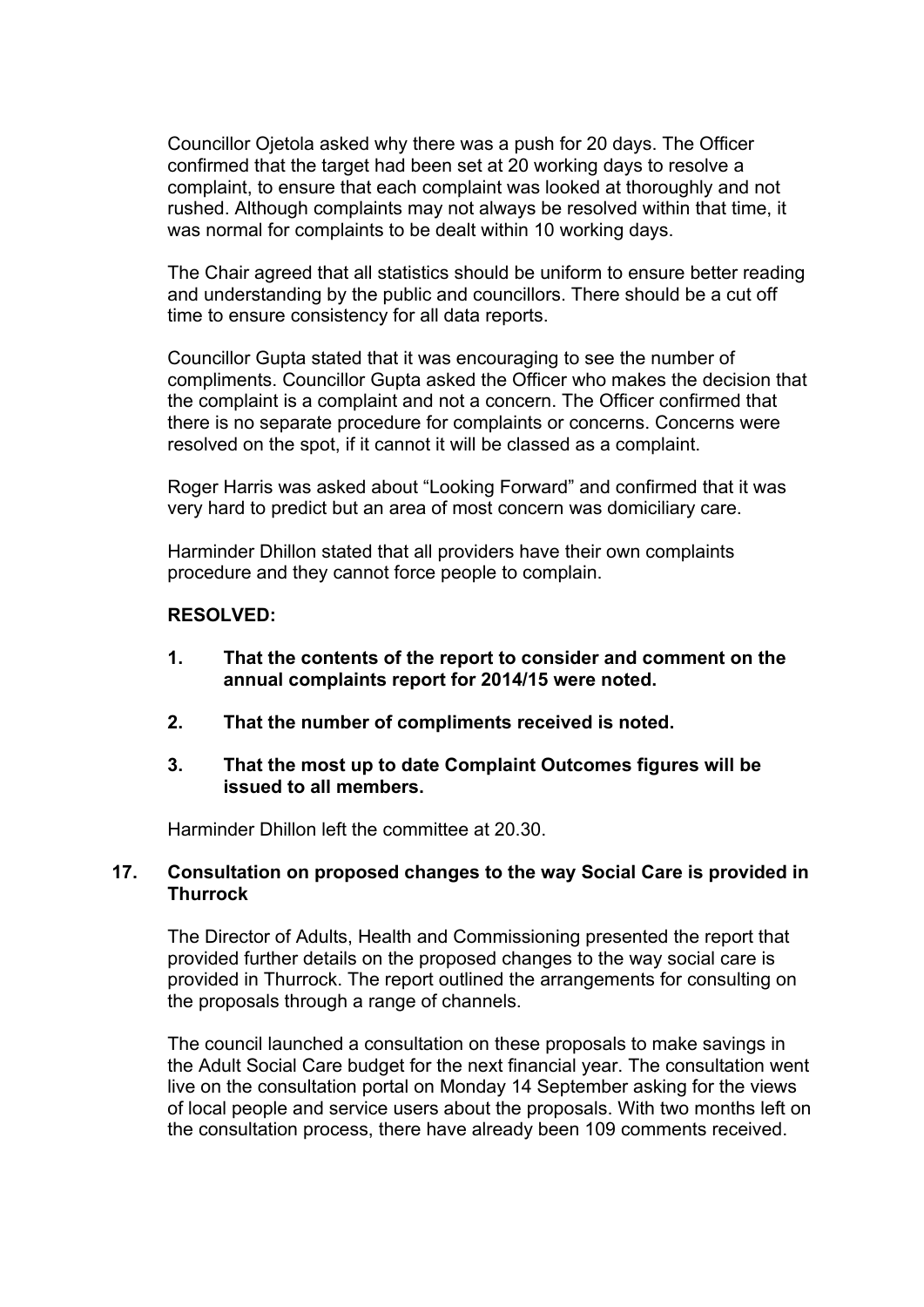A further report on the consultation and the responses received, together with recommendations for any changes to the provision of social care, will be made in early 2016. It is likely that, subject to the views of the Committee and the decision of Cabinet, any changes could be introduced from April 2016.

It was agreed by all councillors that the report and consultation were very thorough and that the views of Thurrock residents were important.

#### **RESOLVED:**

- **1. That the Committee note the arrangements for the consultation.**
- **2. That the item on the consultation on proposed changes to the way Social Care is provided in Thurrock be added to the work programme for January 2016.**

#### **18. Meals on Wheels Update**

Roger Harris, Director of Adults, Health and Commissioning, presented the report which stated that a decision to further extend the contract with the current provider Royal Voluntary Service (RVS) until April 2017. This will allow time to develop the market and also explore working more closer with the local community and voluntary sector to grow a wider range of providers. This will be done at the same time as the review of the Domiciliary Care contract. The Officer confirmed that all service users that have the meals on wheels service will receive a re-assessment.

The current provider has agreed in principle to a further year's extension until the end of March 2017. However, this rests on a review and agreement of the current unit price to take into account the introduction of the National Living Wage which comes into force April 2016.

Councillor Liddiard asked if schools in the local community could assist with providing hot meals. The Officer confirmed that it was Havering who were approached but could no longer commit to this arrangement.

Councillor Ojetola thanked the Officer for the well-presented report and agreed that it should not be just a microwave meal option where social contact is lost with residents. Councillor Ojetola further explained the charities in Chafford Hundred who provide lunch time meals for children when not at school and it is those types of charities that could help to support those requiring the hot meal service in the future.

Councillor Ojetola asked for clarification between the Recommendations and the Options of the report. The Officer confirmed that the Recommendation is what is being proposed now and the Option is if the hot meal service were to stop.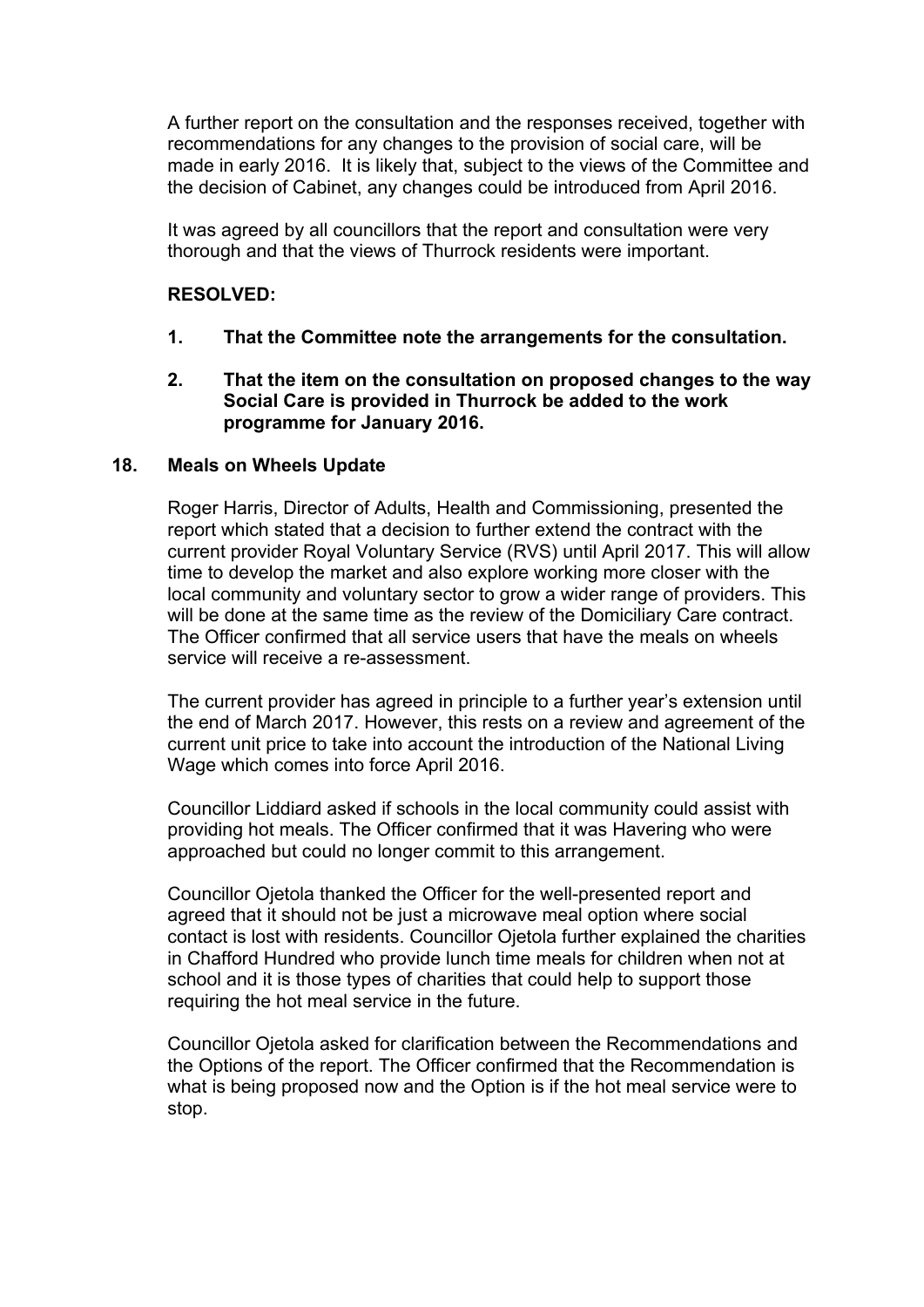Councillor Key stated that the numbers were likely to drop in the future and although thorough discussions have already taken place he agrees that having the options open is a good thing.

The Officer stated that with 39,000 meals delivered last year there is no guarantee that numbers will decrease and that the price of meals will probably increase. All Members agreed that options should be kept open to give Officers the time to engage with charities and local communities.

## **RESOLVED:**

- **1. That the committee support the extension of the contract with RVS for a further year.**
- **2. That the future of the service will be considered as part of the wider review of domiciliary care.**

## **19. Annual Public Health Report 2014**

Ian Wake, Director of Public Health, presented the report which focused on the Thurrock Annual Public Health Report key issue "Health and Wellbeing of Older People". This report was prepared by his predecessor Andrea Atherton.

It was confirmed that the numbers of older people in Thurrock were set to increase substantially over the next 20 years, with the greatest increase in those aged 85 years and over. There were significant implications for health and social care services associated with managing issues arising from an ageing population.

Ian Wake stated that to ensure the wellbeing of the growing number of older people there needed to be greater focus on health promotion and disease prevention in older age. The evidence suggested that making healthy lifestyle choices and behaviour at the age of 40-60 year can have an impact on health in later years.

The Annual Public Health Report, Summary of Recommendation, had 24 recommendations listed and had received positive feedback.

The Chair stated that the report was well presented and contained mostly good news as most of the recommendations were already taken place in Thurrock. The Chair praised the Officers and the Portfolio Holder for improving the health of residents in the borough.

Councillor Ojetola asked that in the next report could performance indicators be shown against each recommendation. This will help local residents understand the report fully.

Ian Wake confirmed that 75% of the progress report was complete with performance indicators. Once this was completed Ian would issue to all **Members**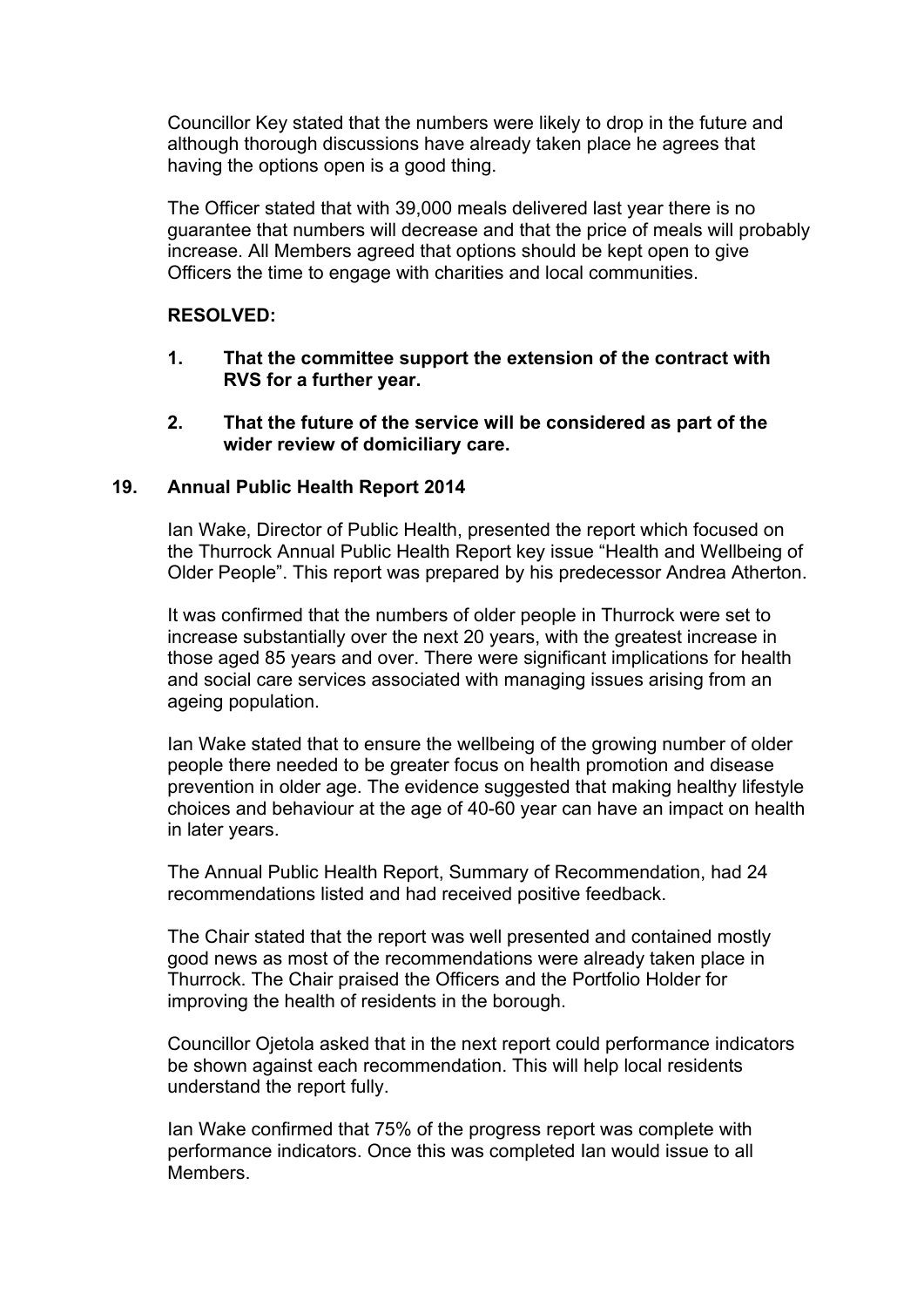Councillor Barbara Rice thanked Ian Wake for his pro-active approach and how refreshing it was to have him on board at Thurrock.

Councillor Barbara Rice stated that as a fact many older residents were seeing themselves as a burden to others and that more thought should be used when using the word burden.

Ian Wake confirmed working with the community is the right road ahead and without carers the system would fall over.

Councillor Ojetola asked for clarification on what the University of Third Age was. Kim James confirmed that this was a large older person group, who undertake a good source of activities and meet regularly at Blackshots.

## **RESOLVED:**

- **1. That the contents and recommendations of the 2014 Annual Public Health Report be noted.**
- **2. That the Officer will note performance indicators against all recommendations in future reports.**

#### **20. Regeneration, Air Quality and Health**

Ian Wake introduced Maria Payne, Health Needs Assessment Manager, Public Health, to represent the report to Members which provided an update to the report previously presented to this committee on 17 February 2015 which summarised the evidence regarding health impacts of air pollution. This report provided an update to members on the subsequent actions taken by Thurrock Council, including the commissioning of an integrated Air Quality Strategy for the borough and appointed SmallFish Strategy Consultants who were in the process of producing the Issues and Options Report.

The Officer confirmed that an Officers' Working Group had now been established with officers from:

- Planning
- Public Health
- **Transport**
- Environment

A discussion took place on how the air quality can impact on Thurrock residents' health with the increased traffic to the borough.

The Chair and Members agreed that the report was well present and that work is in progress.

Councillor Liddiard left the committee at 21.10.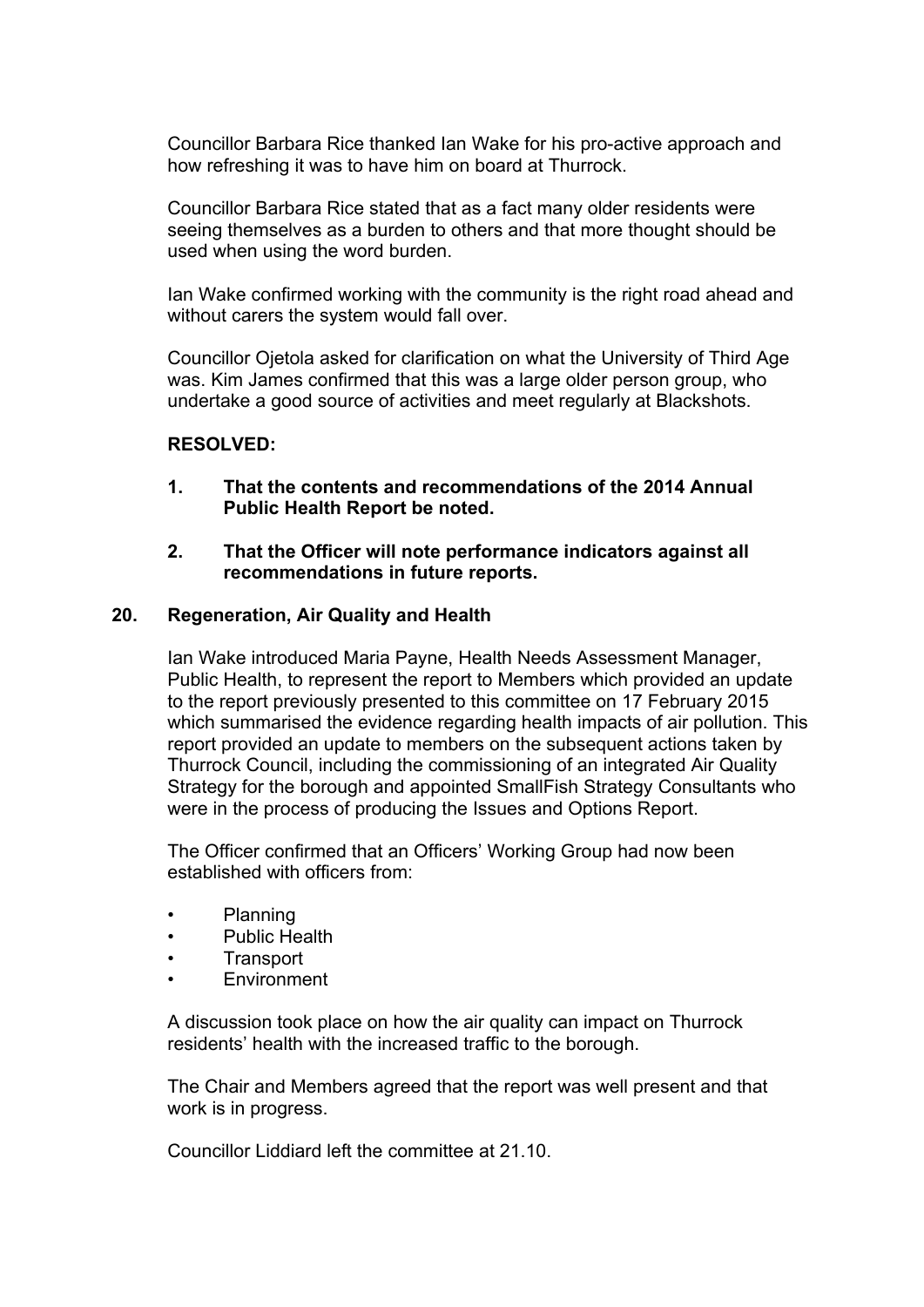Councillor Ojetola asked the Officer what the member's involvement would be. The Officer confirmed that further discussions would need to take place with the Health Overview & Scrutiny Committee, the Health and Wellbeing Board, Directors and Cabinet.

The Chair stated that this was a good case to be put to Government that Thurrock should be included in the low emission zone that is currently a traffic pollution scheme used in London. All Members and Officers agreed.

## **RESOLVED:**

- **1. That the progress made from the previous report in developing an integrated approach to improving air quality to mitigate health risks was noted.**
- **2. That the Air Quality Officers' Working Group presents the completed Air Quality Strategy to a future meeting in 2016, together with a proposed action plan was noted.**
- **3. That the item Regeneration, Air Quality and Health be added to the work programme for February 2016**.

## **21. Work Programme 2015/16**

The Chair and Members agreed that the following items be added to the work programme:

- That an update on Coach House is provided from HealthWatch be included on the work programme for December 2015.
- That an update on the consultation on proposed changes to the way Social Care is provided in Thurrock be included on the work programme for January 2016.
- That an update on Regeneration, Air Quality and Health be included on the work programme for February 2016.

Members were in agreement with the proposed changes to the work programme, following which the Chair requested that an updated work programme be circulated to the Committee and Officers following the meeting.

## **RESOLVED:**

**1. That the work programme be noted subject to the amendments details above.**

**The meeting finished at 9.13 pm**

Approved as a true and correct record